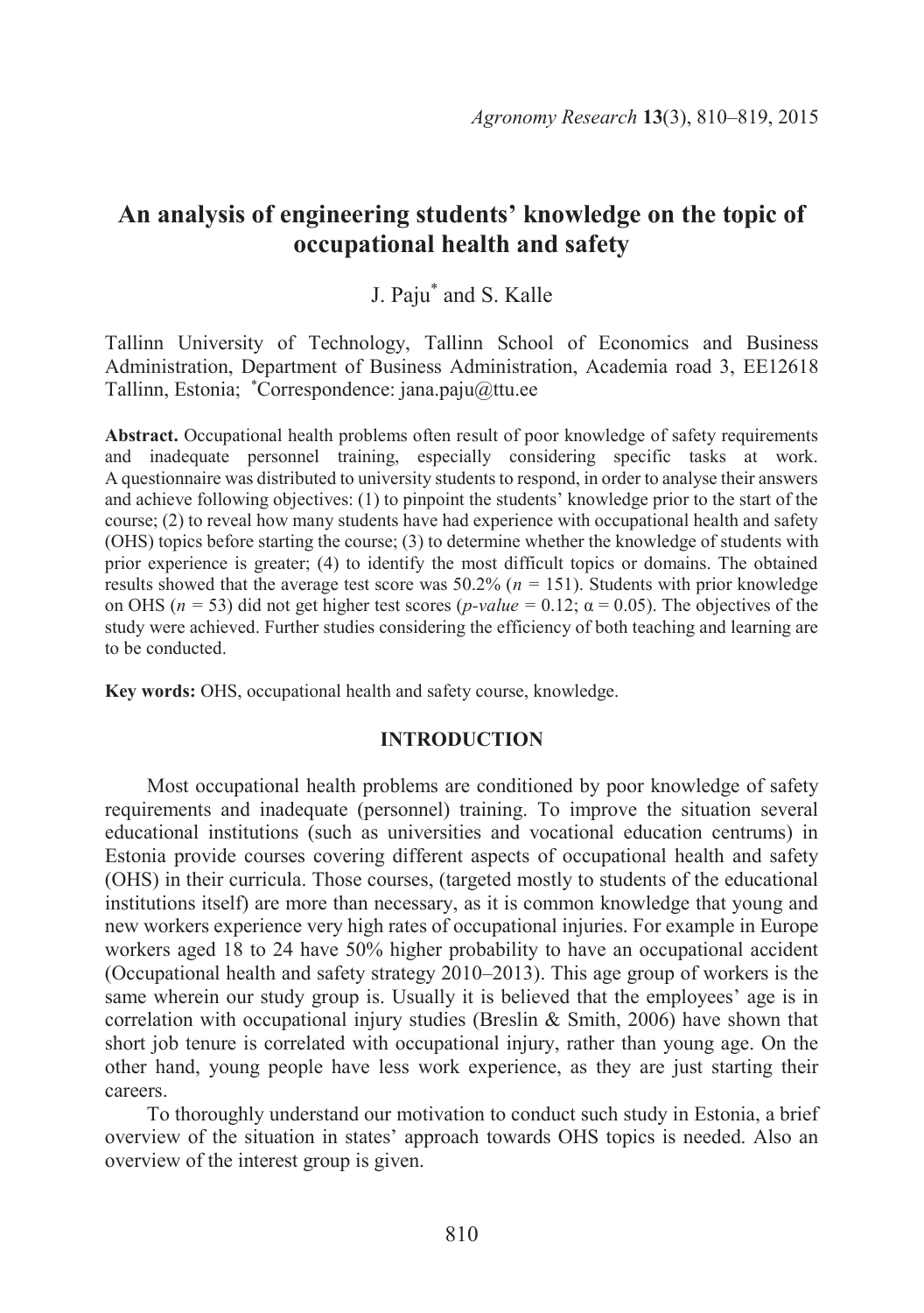Combining the results from the Statistics Estonia's database on Social Life and The Statistical Yearbook of Estonia (2014) data can be obtained considering the number of workers injured in registered occupational accidents during the period of 2005–2013. The Table 1 refers to the aforementioned data. Do note, as it is mentioned in the Statistical Yearbook of Estonia (2014), the data considering the registered accidents at work is underestimated, as not all of the occurring accidents are reported to the Labour Inspectorate. The Statistics Estonia has estimated the number to be almost 2.5 times higher than reported, based on the Labour Force survey.

| Total of employed                                                  | 2005  | 2006  | 2007                                                     | 2008  | 2009  | 2010  | 2011  | 2012  | 2013  |
|--------------------------------------------------------------------|-------|-------|----------------------------------------------------------|-------|-------|-------|-------|-------|-------|
| people (in<br>thousands)                                           | 615.6 | 651.7 | 657.6                                                    | 656.0 | 593.9 | 568.0 | 603.2 | 614.8 | 621.3 |
|                                                                    |       |       | Accidents per 10,000 workers (including fatal accidents) |       |       |       |       |       |       |
| Below 24 years of<br>age                                           | 10.5  | 11.1  | 10.5                                                     | 11.5  | 8.6   | 10.1  | 11.3  | 12.5  | 12.5  |
| Aged 25-34                                                         | 12.7  | 12.7  | 12.7                                                     | 14.5  | 11.7  | 13.2  | 15.4  | 16.5  | 16.8  |
| Aged 35-44                                                         | 12.1  | 11.5  | 11.3                                                     | 12.1  | 9.2   | 11.4  | 12.8  | 13.2  | 11.9  |
| Aged 45-54                                                         | 12.3  | 12.6  | 12.9                                                     | 13.6  | 10.9  | 12.0  | 11.6  | 13.5  | 13.2  |
| Aged 55-64                                                         | 6.7   | 7.0   | 8.1                                                      | 8.9   | 7.8   | 8.7   | 9.4   | 10.1  | 10.9  |
| Above 64 years of<br>age                                           | 1.3   | 1.2   | 1.2                                                      | 1.6   | 1.2   | 1.2   | 1.5   | 1.6   | 2.0   |
| Total of accidents<br>per 10,000 workers                           | 55.7  | 56.1  | 56.6                                                     | 62.1  | 49.5  | 56.6  | 62.0  | 67.5  | 67.3  |
| Total of the<br>accidents reported to<br>the Labor<br>Inspectorate | 3,431 | 3,653 | 3,723                                                    | 4,075 | 2,939 | 3,215 | 3,741 | 4,148 | 4,180 |

**Table 1.** Workers injured in registered accidents at work during 2005–2013

Schulte et al. (2005) discuss the option that even if young workers have the knowledge on OHS topics, they might not be able to put it into practice, due to their lack of experience, and perhaps even due to the lack of self-confidence to raise safety and health issues with more experienced co-workers or within the workplace.

The necessity for personnel training in enterprises and companies remains, as the Table 1 and Fig. 1 indicate. The OHS related in-service trainings (i.e. the trainings that are enabled to employees during the course of their employment) are seldom if ever offered to employees to attend outside the company's own structure. Järvis et al. (forthcoming 2015) have investigated the employee's possibility to continuously improve their knowledge. The results indicated that 30% of the workers state to have the possibilities, 35% consider to have no possibilities. Approx. 1/10 of the workers were very satisfied with opportunities for both development and gaining knowledge. At the same time 50% of the respondents considered their possibilities 'limited'. The survey consisted of 1,757 participants.

The Ministry of Social Affairs has emitted the 'Occupational health and safety strategy 2010–2013' wherein is shown the synopsis based on The Labour Inspectorate's study results on occupational accidents and risk assessments. It is claimed, that the knowledge of the OHS risks and risk-management is poor, in terms of Estonian employers and employees both. The situation could be aggravated because the primary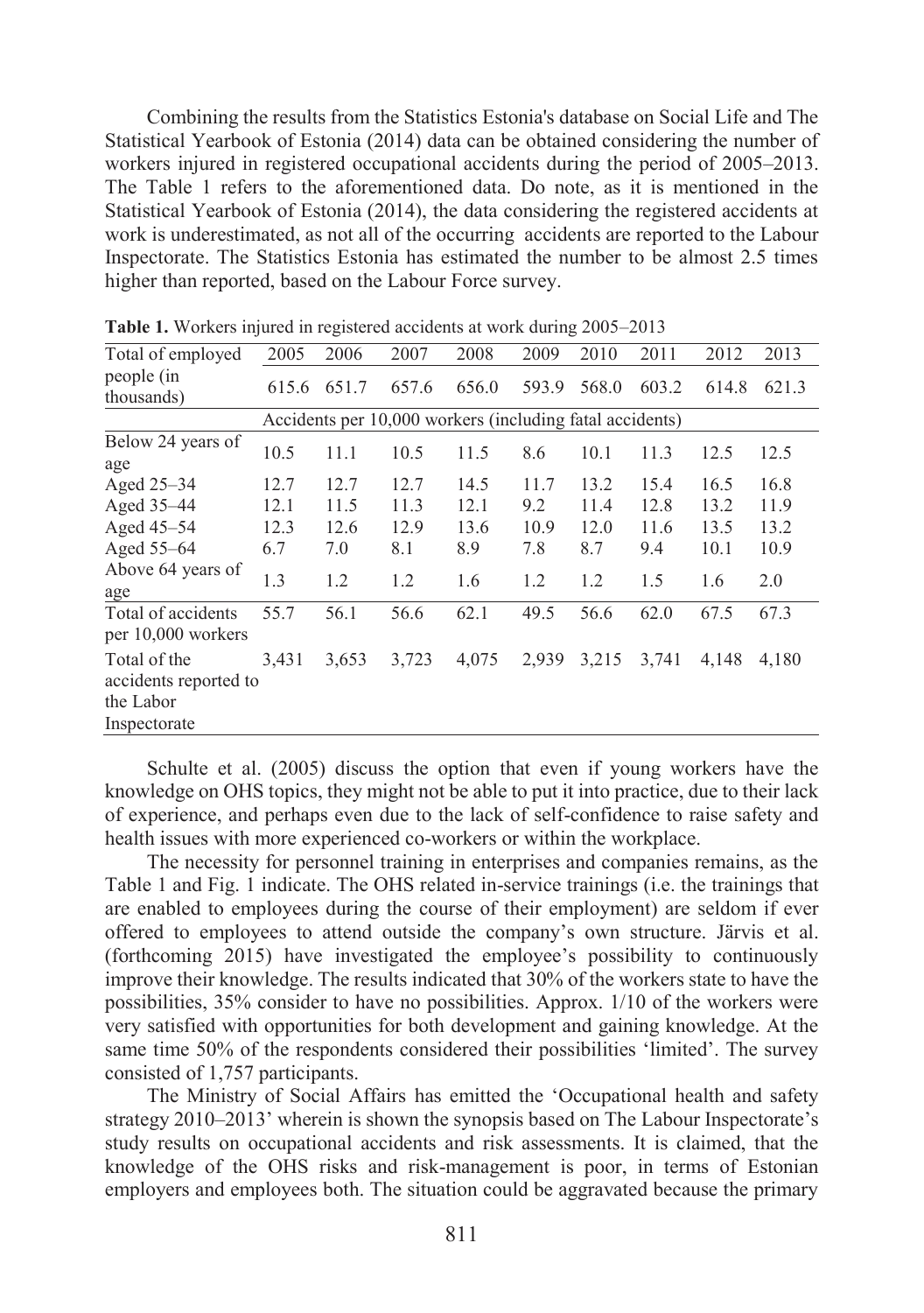training and tutelage in a work-environment or on a position is often implemented by the employer. Järvis et al. (forthcoming 2015) have indicated that 89% of employees claimed to receive OHS related information from their employers or supervisors, 82% of employers claimed the same. Disjointedness and lack of systematic promotion of OHS topics is widespread in Estonia although promotional materials intended for employers are composed and distributed by the state. Too often the high-quality work-environment is not appreciated. As one of the potential causes of the aforementioned problems, it has been referred to the fact, that the OHS topics are not attended to as early as during the studies of basic or general education (Occupational health and safety strategy 2010– 2013).

In reality the condition has somewhat improved since 2010, when the strategy for 2010–2013 was ratified. There has been some OHS promotion, such as lectures and courses from Estonian Labour Inspectorate to both employers and working environment specialists. New web-sites have been created and developed for promoting occupational safety, providing additional information on the topic and improving the overall quality of risk assessments.

When communing with employers, their attitude shows unwillingness to understand that some of specific knowledge on OHS can only be learned during the work. Employers expect the trainees or new workers to have good or sufficient knowledge on OHS topics, even on positions which require basic or general education. On a tangential note – studies on the subject have not been conducted yet in Estonia and aforementioned statement is rather an observation than a verified fact. Järvis et al. (forthcoming 2015) have found that the employee's knowledge of OHS topics can seldom be considered good as only 6% of employers and as little as 4% of employees receive their OHS information from specialists. At other times the info is gained from potentially ineligible employer.

As the employers often believe the workers to have more knowledge on OHS topics than employees actually do, the resources to train the worker might be inadequate.

When enabling the training to the employee, the employers will most certainly consider the sufficiency of the training course. But also workers' a priori knowledge must be considered. How to do this?

To be able to consider the topics of in-service trainings and lifelong learning at all, first the qualities of the employee must be considered. As the group of interest of the current study is aged 18–24, the extent of knowledge of the young people taking up their duties is enquired.

In our study this will done by comparing the research results of two groups of students that have not yet participated in any university OHS courses during their studies. One of those groups have no a priori knowledge on the topic, the other group has come into contact with OHS topics during their work in enterprises.

The aim of this study is not to extend the results to generalised population. Rather, the study is conducted to obtain data about the knowledge of a part of population by answering the following questions: (1) to pinpoint the students' knowledge prior to the start of the course; (2) to reveal how many students have had experience with OHS topics before starting the course; (3) to determine whether the knowledge of students with prior experience is greater; (4) to identify the most difficult topics or domains.

The objective is to use the information about student's a priori knowledge to estimate the usefulness of OHS courses in the future.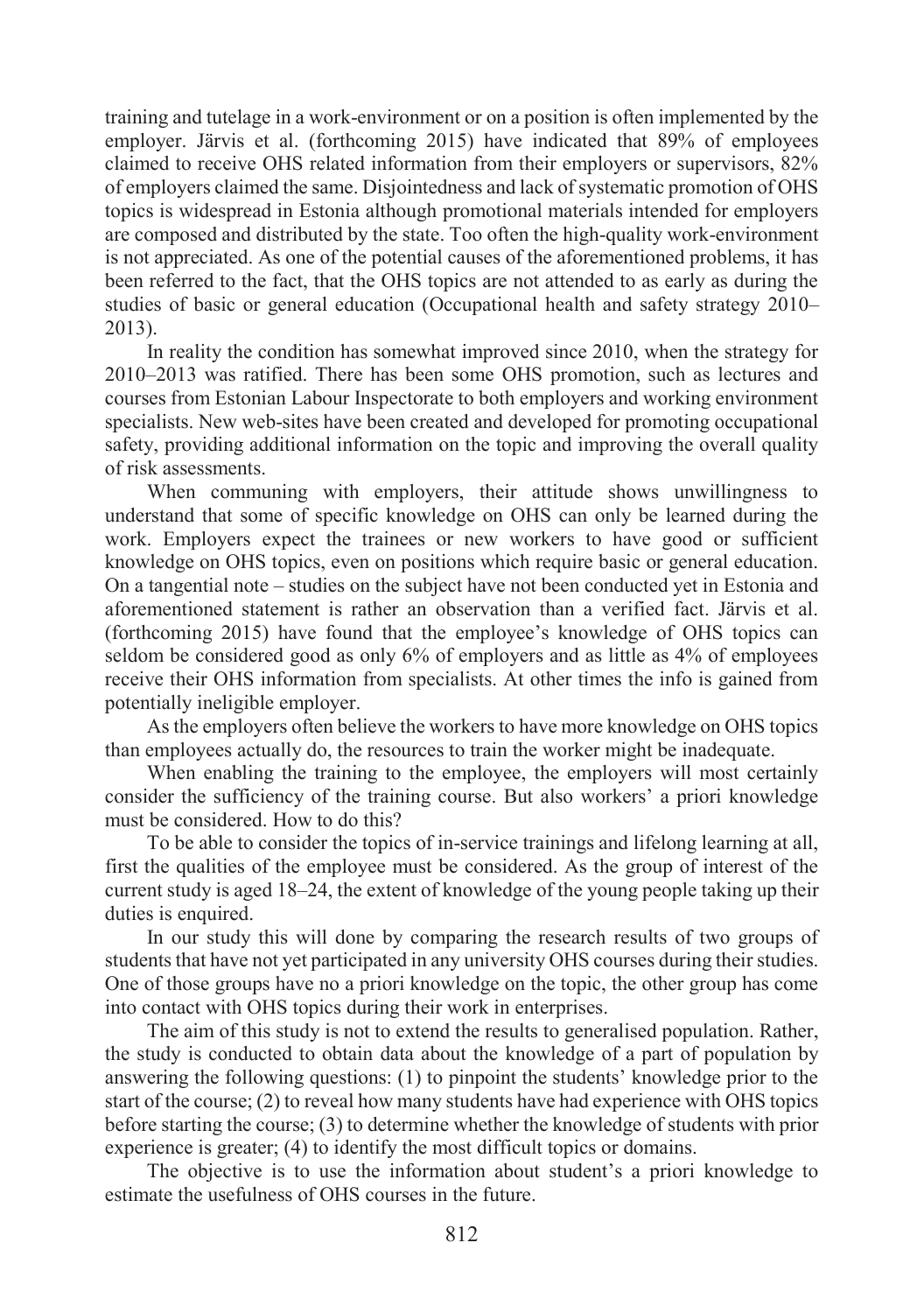#### **MATERIALS AND METHODS**

To conduct the study a questionnaire was created (from now on referred as the test). The test was then given to Bachelor study students of Tallinn University of Technology to be answered. The test was anonymous; the sample consisted of the volunteers from all the students who had to take the Occupational health course during 2014 spring term. The testing was carried out in the beginning of their first lesson of the course.

The selection consisted of 151 students (114 male, 37 female, aged 19 to 24 from 8 different engineering and technology specialties (Electrical Engineering, Earth Sciences, Geotechnology, Electrical Power Engineering, Thermal Power Engineering, Product Development and Production Engineering, Mechatronics, Chemical and Environmental Technology), of whom 53 had had prior experience in OHS topics due to their employment or practice in an enterprise. Specific information considering the extent of their prior experience was not collected (whether they had attended to any training courses or if they had held e.g. the position of a working environment representative). With the help of the questionnaire we aimed to pinpoint the students' knowledge of the topic in beginning of the course, rather than to compare the results of students with or without a priori knowledge.

The 17 multiple choice questions (MCQ) in the questionnaire (shown in Table 2) were developed specifically for this study and chosen to show student's knowledge on different OHS topics that are also addressed during the course. It should also be noted, that during the course several topics are discussed in great detail. This is due to the fact that during the course the students have to acquire knowledge that will be helpful to them whether they are future employers or employees in different specialities and work environments.

| N <sub>0</sub>   | Ouestion                                                               | Correct answer                  | The average      |
|------------------|------------------------------------------------------------------------|---------------------------------|------------------|
|                  |                                                                        |                                 | score of the     |
|                  |                                                                        |                                 | question $(\% )$ |
|                  | Choose the correct meaning                                             | <i>la.</i> Strong oxidizer      | 45.5             |
|                  | to each of the CLP                                                     | <i>lb.</i> Is carcinogenic      |                  |
|                  | Pictograms or safety and                                               | <i>lc</i> . Wear eye protection |                  |
|                  | health signs*                                                          | <i>Id.</i> Laser radiation      |                  |
| $2_{1}$          | Which of those hazards can<br>cause Raynaud Syndrome?                  | Excessive vibration             | 11.3             |
| $\mathfrak{Z}$ . | Which of those blood<br>pressure values can be<br>considered normal or | 110/75                          | 76.2             |
|                  | healthy?                                                               |                                 |                  |

**Table 2.** The questions used in the 'Educational Diagnostic Test on OHS Topics' questionnaire (some of the questions consisted of several sub-questions)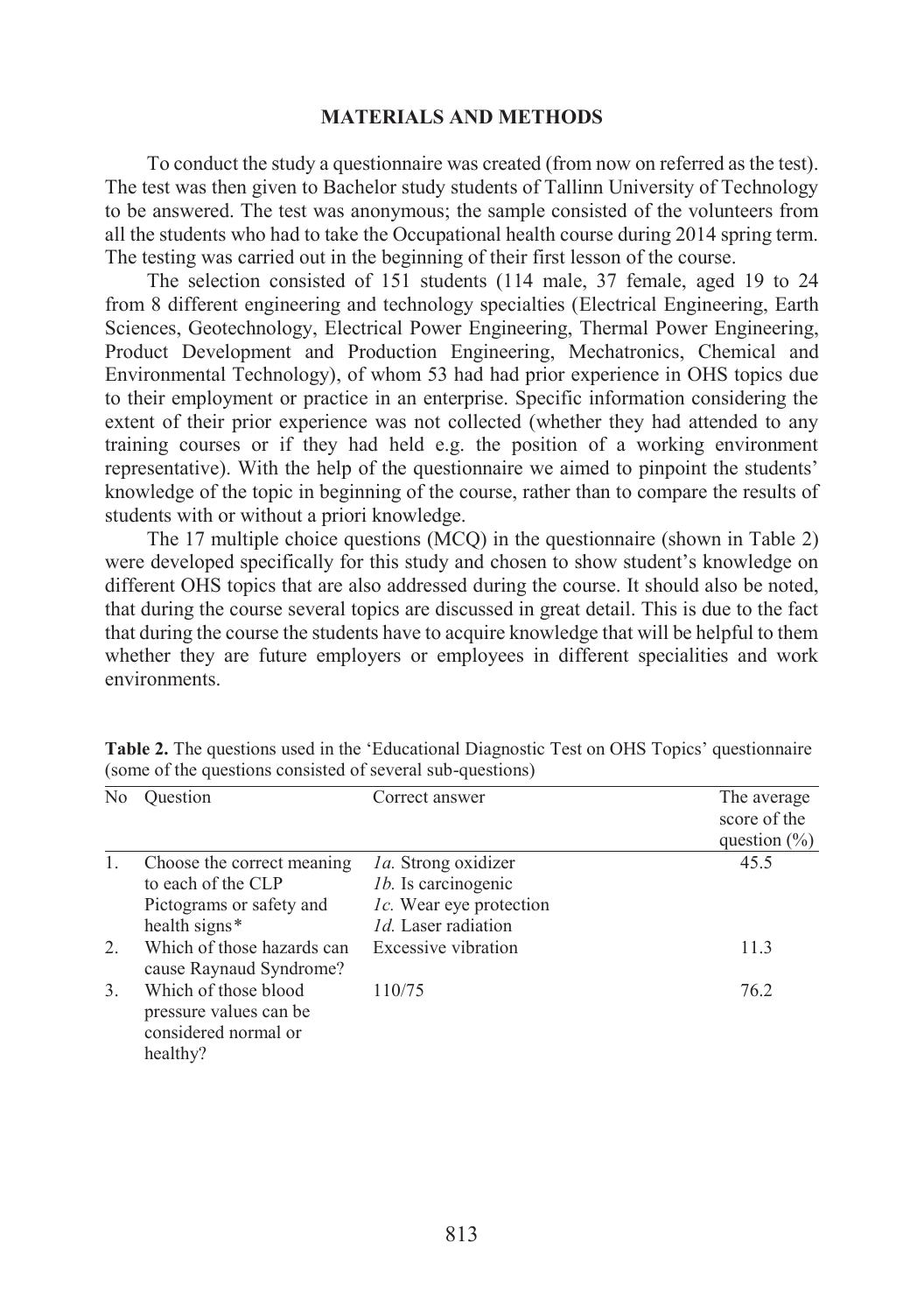| 4.  | Choose the correct<br>statement to characterize<br>following OHS related<br>occupations and positions*:<br>4a working environment<br>representative<br>4b. working environment<br>specialist<br>4c. ergonomist<br>4d. working environment<br>council | 4a. is a representative elected by employees<br>in occupational health and safety issues<br>4b. is an engineer competent in the working<br>environment field (who has received training<br>concerning the topic and whom the employer<br>has authorised to perform occupational health<br>and safety duties).<br>4c. evaluates the potential effect of physical<br>and physiological risk factors on workers'<br>health in work environment.<br>4d. is a body for co-operation between an<br>employer and the employees' representatives<br>which resolves occupational health and safety<br>issues within the enterprise. | 55.6 |
|-----|------------------------------------------------------------------------------------------------------------------------------------------------------------------------------------------------------------------------------------------------------|----------------------------------------------------------------------------------------------------------------------------------------------------------------------------------------------------------------------------------------------------------------------------------------------------------------------------------------------------------------------------------------------------------------------------------------------------------------------------------------------------------------------------------------------------------------------------------------------------------------------------|------|
| 5.  | Which of those relative<br>humidity values can be<br>considered as the optimum<br>for a good work<br>environment?                                                                                                                                    | $40 - 60%$                                                                                                                                                                                                                                                                                                                                                                                                                                                                                                                                                                                                                 | 24.5 |
| 6.  | Which of those can be<br>defined as a chemical<br>hazard? *                                                                                                                                                                                          | $6a$ . $CO2$<br>6b. Asbestos                                                                                                                                                                                                                                                                                                                                                                                                                                                                                                                                                                                               | 78.8 |
| 7.  | Which of those can be<br>defined as a biological<br>hazard? $*$                                                                                                                                                                                      | 78a. Blood<br>7b. Staphylococcus                                                                                                                                                                                                                                                                                                                                                                                                                                                                                                                                                                                           | 47.7 |
| 8.  | Which of those can be.<br>defined as a physical<br>hazard?*                                                                                                                                                                                          | 8a. Noise<br>8b. Insufficient lighting                                                                                                                                                                                                                                                                                                                                                                                                                                                                                                                                                                                     | 54.0 |
| 9.  | Which of those can be.<br>defined as a psychological<br>hazard?*                                                                                                                                                                                     | 9a. Bulling<br>9b. Boring and monotonous work                                                                                                                                                                                                                                                                                                                                                                                                                                                                                                                                                                              | 71.2 |
| 10. | What is the maximum<br>value for domestic noise in<br>Estonia, given in dB (A)?                                                                                                                                                                      | 80                                                                                                                                                                                                                                                                                                                                                                                                                                                                                                                                                                                                                         | 23.2 |
| 11. | With which physical hazard<br>the term 'glare' agrees with<br>and what does it mean?                                                                                                                                                                 | Lighting – the term indicates lighting<br>conditions where the light is too strong, even<br>blinding                                                                                                                                                                                                                                                                                                                                                                                                                                                                                                                       | 40.4 |
| 12. | Which of those sentences<br>shows the right correlation<br>between 'hazard' and<br>'risk??                                                                                                                                                           | Risk shows the probability of negative effects<br>caused by a hazard                                                                                                                                                                                                                                                                                                                                                                                                                                                                                                                                                       | 54.3 |
| 13. | Which of those values is<br>considered to be sufficient<br>maintained illuminance for<br>office work?                                                                                                                                                | $500 \text{ lx}$                                                                                                                                                                                                                                                                                                                                                                                                                                                                                                                                                                                                           | 19.9 |
| 14. | Lyme's disease is a<br>zoonosis that is carried by<br>which creatures?                                                                                                                                                                               | Ticks                                                                                                                                                                                                                                                                                                                                                                                                                                                                                                                                                                                                                      | 12.6 |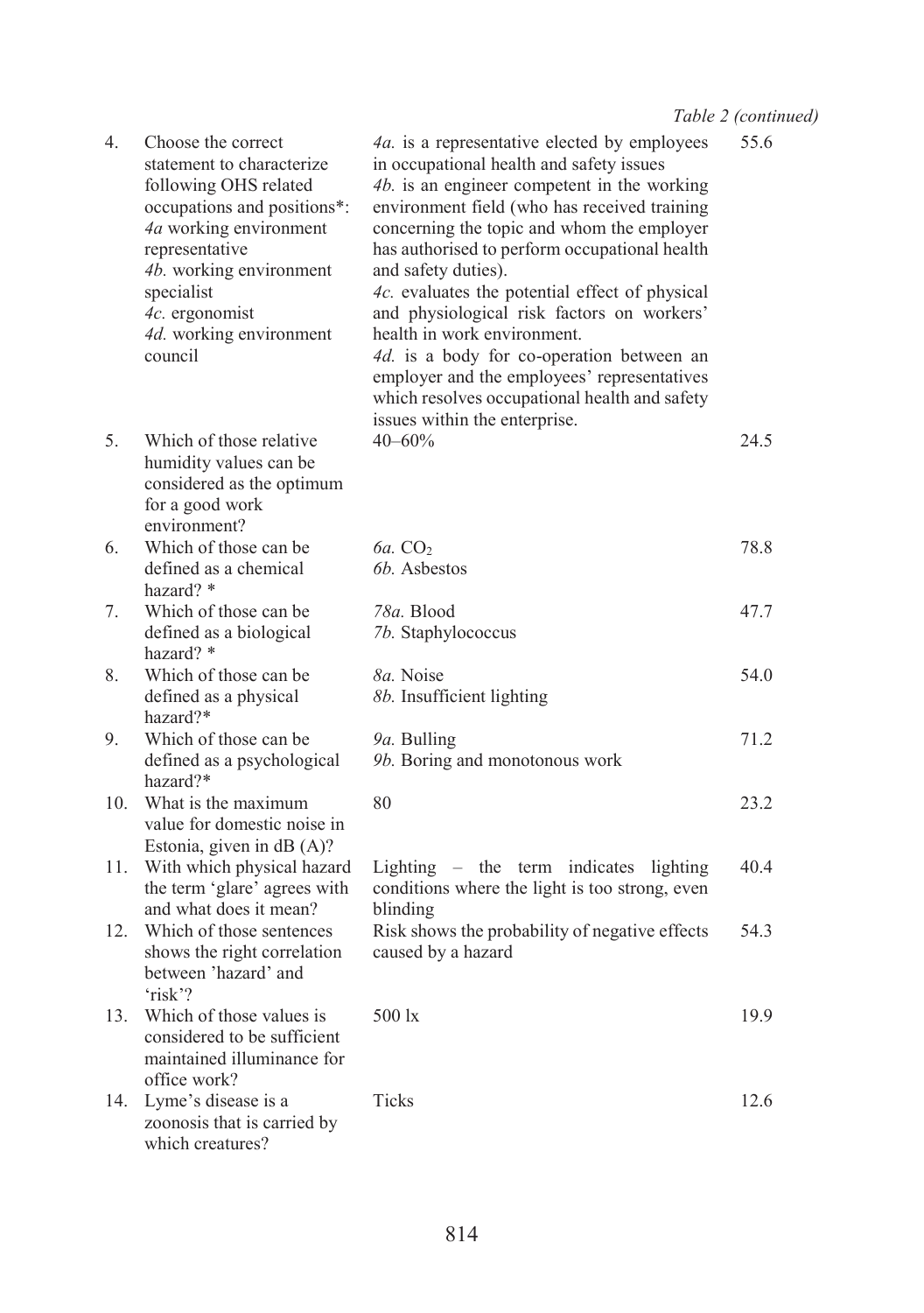|     |                                                                                                                                                                                                                  |                                                                                                                                                                                                                                                                                                                                                             | Table 2 (continued) |
|-----|------------------------------------------------------------------------------------------------------------------------------------------------------------------------------------------------------------------|-------------------------------------------------------------------------------------------------------------------------------------------------------------------------------------------------------------------------------------------------------------------------------------------------------------------------------------------------------------|---------------------|
|     | 15. How much can the CO2<br>levels inside a renovated<br>building exceed the outside<br>levels?                                                                                                                  | $500$ ppm                                                                                                                                                                                                                                                                                                                                                   | 7.3                 |
| 16. | The question consists of a<br>picture, which shows a<br>worker and his working<br>area. Students need to mark<br>all the named problems in<br>the MCQ that should be<br>attended to improve the<br>conditions. * | 16a. Display screen is at the right height<br>16b. Hand should be bent $\sim 90^\circ$ from the<br>elbow<br><i>lbc</i> . Worker does not need a foot support<br>16d. Workers wrists should not rest on the<br>table<br>16e. The space between the chair and the back<br>of the worker's knee must be approx, the size<br>of the workers fist                | 47.0                |
| 17. | The question consists of a<br>picture, which shows a<br>working area. Students<br>need to mark all the named<br>problems in the MCQ that<br>should be attended to<br>improve the conditions. *                   | 17a. Workplace may be uncomfortable due to<br>glare due to direct sunlight<br>17b. The mould needs to be removed and<br>repelled, to eliminate the risk on workers'<br>health<br>17c. Illuminance uniformity the working area<br>is not sufficient<br>17d. Air humidity during autumn is too high<br>17e. The temperature is fitting throughout the<br>year | 59.9                |

This question consists of several sets of multiple choices, in all of which correct answers occur. The number of sets is indicated in the answers column.

In order to assure the reliability of the questionnaire no open questions were used. Each correct answer gave one point. Scoring was measured by adding up the points and calculated into a scale of 100 percent. The questions were created in accord with several standards (both Estonian and European), Estonian legislation and best practices of OHS.

Do note: (1) the questionnaire was created in Estonian and thereby some of the questions might seem unreasonable, as the terminology in English might describe the essence of some of the phenomenon better than the relevant term in Estonian; (2) each set of answers (from questions 1 to 15, included) also had an option 'I am not aware'; (3) The questions 16 and 17 had different structure than all the other 15 questions (although they were also MCQs), as  $16<sup>th</sup>$  and  $17<sup>th</sup>$  question were designed to evaluate the students common sense rather than knowledge of facts.

During the analysis of results, statistical calculations (t-test) were carried out using Microsoft Excel (2013). The significance level was set to 0.05.

## **RESULTS AND DISCUSSION**

The lowest score of the test was 25.7% (20 year old male Electrical power engineering student) and the highest of the test was 80.0% (19 year old male Thermal power engineering student who, according to his own words, did not have prior OHS knowledge). The average test score of all the participants was  $48.9\%$  ( $n = 151$ ).

As it has been referred to earlier, the test had 2 different types of questions.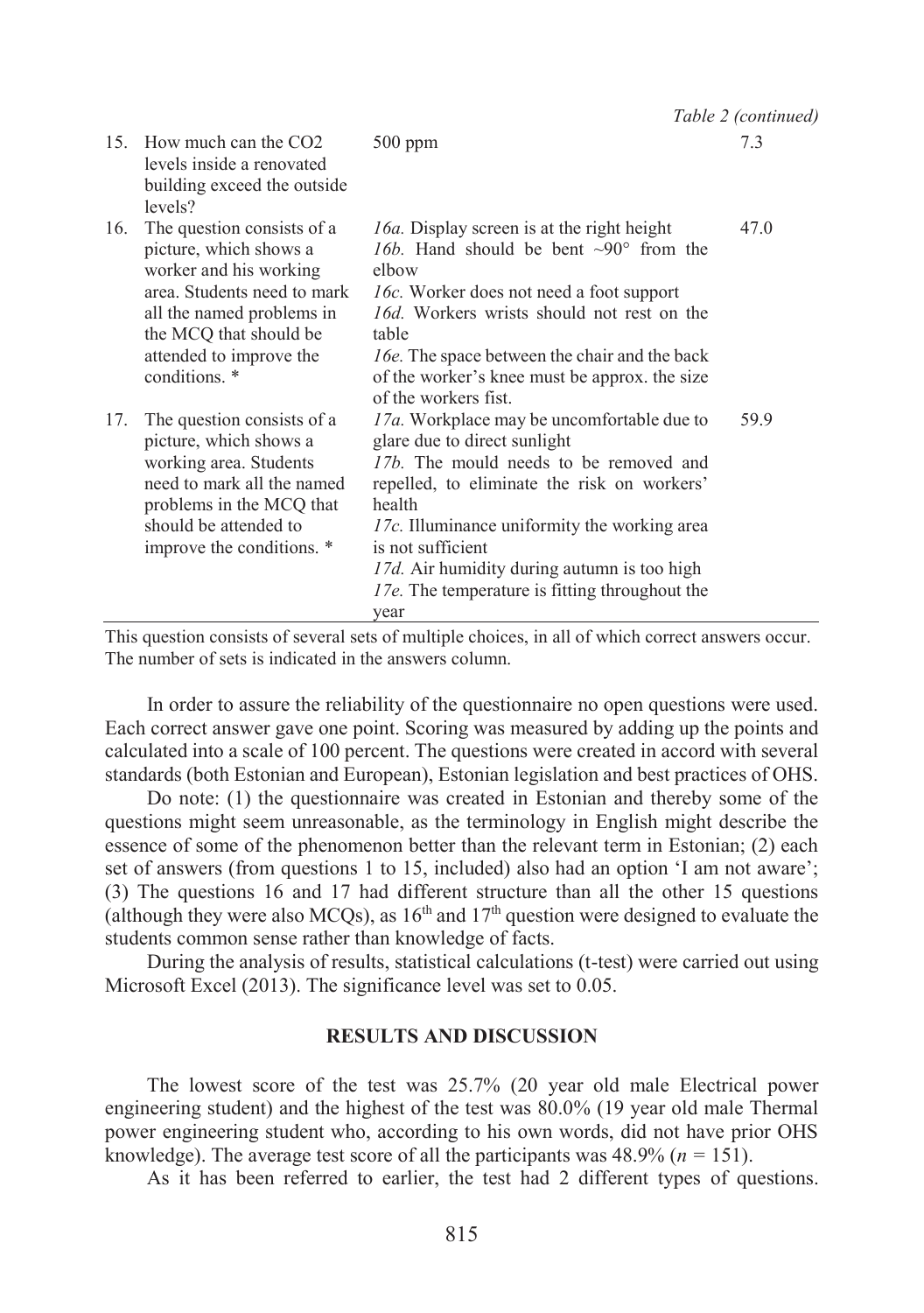Therefore Table 3 indicates the scores of the test from different aspects. While comparing the average scores, it is obvious that the 'fact questions' were more difficult to the students than the 'common sense questions'.

Students were asked if they had knowledge on OHS topics prior to the course. 53 students had prior experience in OHS from 1 to 60 months. Students with prior knowledge on OHS did not get higher test scores ( $p-value = 0.13$ ;  $\alpha = 0.05$ ). Statistically significant difference was not observed while comparing different question (Q 1...15 vs Q 16...17) and experience groups.

|                                                | Minimum<br>result (in $\%$ ) | Average<br>result (in $\%$ ) | Maximum<br>result (in $\%$ ) | Average standard<br>deviation |
|------------------------------------------------|------------------------------|------------------------------|------------------------------|-------------------------------|
| Whole test<br>(Questions $1-17$ )              | 25.7                         | 48.9                         | 80.0                         | 35.8                          |
| $1st$ part of the test<br>(Questions $1-15$ )  | 16.0                         | 47.1                         | 80.0                         | 37.3                          |
| $2nd$ part of the test<br>(Questions $16-17$ ) | 0.0                          | 53.4                         | 100.0                        | 24.5                          |

**Table 3.** Results of the test

The average score for students without experience was  $46.9\%$  ( $n = 98$ ). In comparison, the scores of students with at least 6 months of experience in OHS field had results that varied from 28.6% to 65.7%. The average score for the 53 students who claimed to have any prior knowledge was 51.9%.

The average scores of the test (and each question) are shown in Fig. 1.



**Figure 1.** Individual question's average score and error bars (on horizontal axis) and the overall average score (dashed line).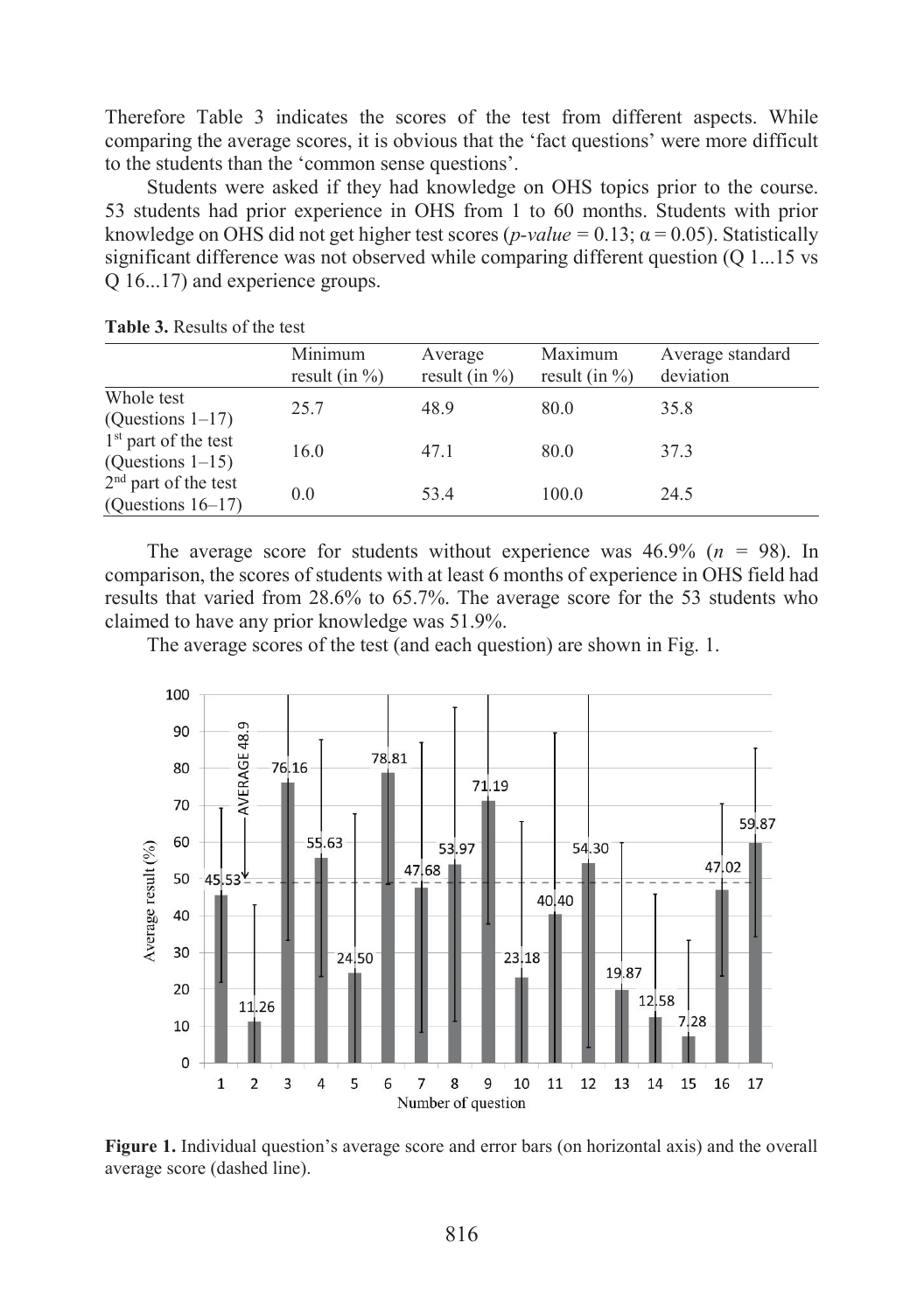Do note – the questionnaire had its limitations due to the fact that all of the topics of the course were known not to be covered in equal thoroughness; therefore it was undesirable to create a questionnaire that would be too time-consuming for the students to answer.

As Fig. 1 indicates, the students found questions (Q) 2, 5, 10, 13, 14, and 15 difficult. The easiest was the question about chemical hazards (Q6) with the average score of 78.8%. Students found it difficult to answer to questions with specific diseases' names like Raynaud syndrome (Q2) and Lyme's disease (Q14). The study also showed that students are unaware of the working environment normative values on air humidity (Q5), noise (Q10), lighting (Q13) and carbon dioxide (Q15).

From the radar chart (Fig. 2) one can see how students' prior experience with OHS topics (in months) influenced their average score within different sets of questions.



**Figure 2.** Radar chart showing students' experience in months (outside circle) and students score in % (0–90%). The gray area indicates the overall average and values below average of the test. Average values of the whole test (the questions  $(Q)$  1–17, black line), average values of different parts of the test: Q1–15 (dotted line), Q16–17 (dashed line).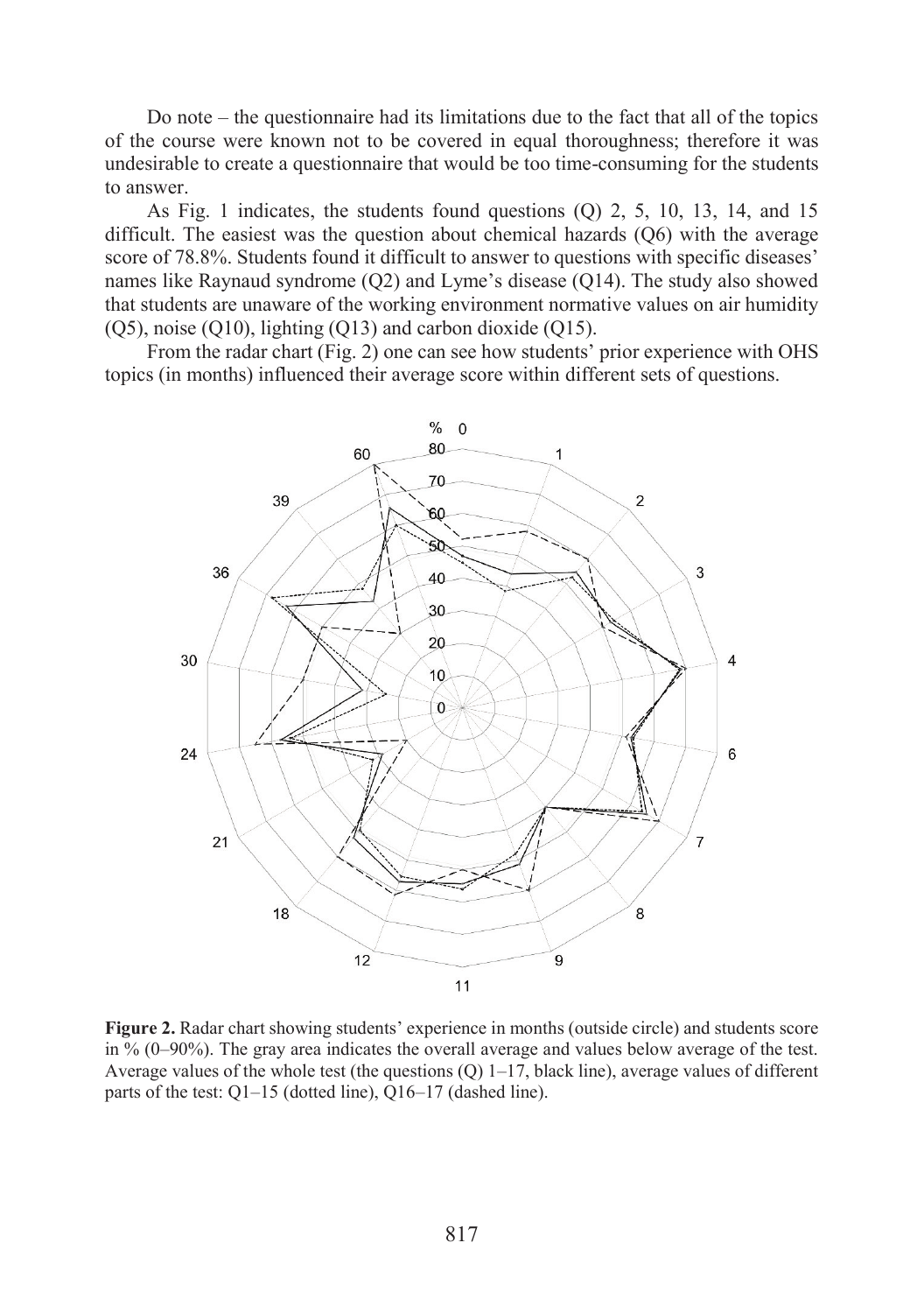Do note, students did not divide evenly between different experiences categories (there was 98 students without prior knowledge, 30 students with 1–6 months experience and 23 students with experience varying from 6 to 60 months). Fig. 2 indicates that when answering to questions 16 and 17 that do not require factual knowledge students received (regardless of the students' experience) higher score values than to questions 1 to 15. The average score of question 16 suggests that even though all the respondents have personal experience of using a computer workplaces, their own mere experience does not allow them to get higher results when answering the question considering the ergonomics of the workplace. Despite the fact that the question 16 was rather a common sense question than a factual one, students failed to achieve higher results than the overall average of the test. Thus being uninformed of even some of the facts, common sense can lead to misinterpretation of the situation. But their ability to relate to a certain working environment is stronger (question 17), as the results are higher. This could be explained by the fact that question 17 consisted of several physical and biological hazards that are more obviously dangerous or disturbing than working in a wrong posture. Also, it is questionable whether a young and healthy human being who has not practiced 8 hour shifts of sedentary work can relate to the hazards of poor posture.

By the Estonian law the employers are obligated to train and also inform their employees on the subjects of: (1) company's work environment risk assessment; (2) measurement results anterior to the assessment and (3) legal normative values. As the employers are bind to inform the workers on the measurement results and normative values, the topics are also covered in the lectures of the course. Therefore the questions considering the normative values have also been included to the test.

As at least 53 students were working before or during their studies, the test score on the subject of normative values should have been higher. This raises several questions: (1) do employers inform their employees on normative values or do they presume that educational institutions do it instead; (2) how should each worker obtain knowledge on new values, if the normative values change due to developments in hazards control. During the year 2013 Estonian Labour Inspectorate's workers visited and supervised 2,665 companies. Their visits showed that a lot of companies (*n =* 1,589) failed to instruct their employees (Estonian Labour Inspectorate, 2013). This statistics suggests that OHS courses in higher education are necessary, otherwise young employees would be uninformed of even the most general knowledge considering risks and hazards that can accompany different professions. But employers must admit that as each workplace is different, all specific nuances of a workplace cannot be foreseen and therefore the students cannot be taught to avoid any particular situations in specific environments. During such courses only the fundamentals of risks and hazards can be taught, as well as health-sustaining and constructive attitude towards OHS topics can be created. Young and/or new workers can only learn OHS skills by themselves. This can only be done through their own experience during accomplishing tasks under the supervision of a qualified professional and an expert of OHS, rather than be taught in a lesson.